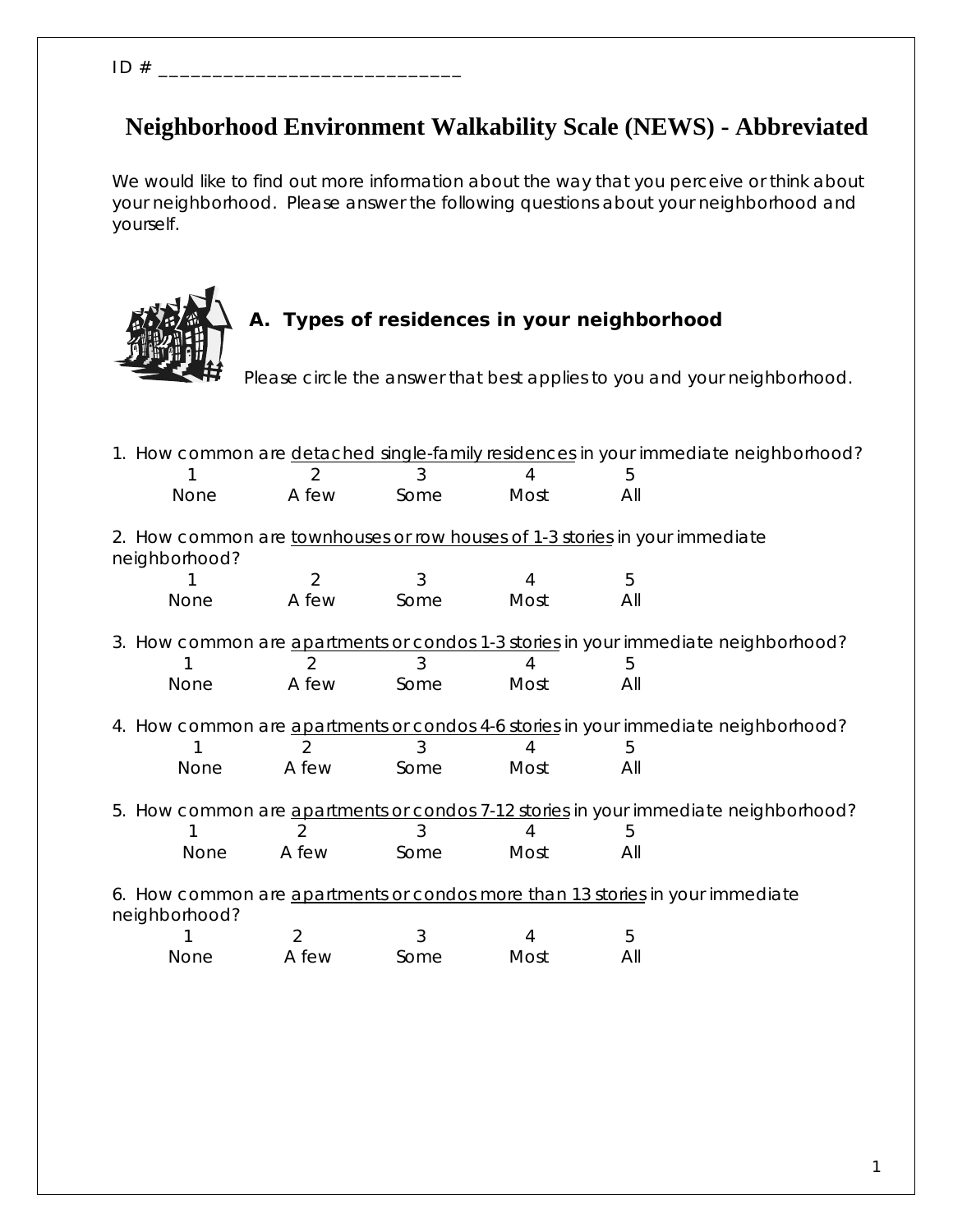

## **B. Stores, facilities, and other things in your neighborhood**

*About how long would it take to get from your home to the nearest businesses or facilities listed below if you walked to them? Please put only one check mark (√) for each business or facility.*

|                                                                                                  | $1-5$ min            | 6-10 min | 11-20 min     | 20-30 min |                  | 30+ min don't know  |
|--------------------------------------------------------------------------------------------------|----------------------|----------|---------------|-----------|------------------|---------------------|
| example: gas station                                                                             |                      |          | 3. $\sqrt{ }$ | 4.        | $5. \_$          | 8.                  |
| 1. convenience/small                                                                             | 1.                   | 2.       | 3.            | 4.        | 5. $\frac{1}{2}$ |                     |
| grocery store<br>2. supermarket                                                                  | $1.$ $\qquad \qquad$ |          | 3.            | 4.        | 5.               | 8.                  |
| 3. hardware store                                                                                | 1.                   |          | 3.            | 4.        |                  | $5. \_ \_ 8. \_ \_$ |
| 4. fruit/vegetable market                                                                        | 1.                   | 2.       | 3.            | 4.        |                  | $5.$ $8.$ $200$     |
| 5. laundry/dry cleaners                                                                          | 1.                   |          | 3.            | 4.        |                  | $5. \_ 8. \_$       |
| 6. clothing store                                                                                | 1.                   |          | 3.            | 4.        |                  | $5. \_ 8. \_$       |
| 7. post office                                                                                   | 1.                   | 2.       | 3.            | 4.        |                  | $5. \_ 8. \_$       |
| 8. library                                                                                       | 1.                   |          | 3.            | 4.        |                  | $5. \_ 8. \_$       |
| 9. elementary school                                                                             | 1.                   |          | 3.            | 4.        |                  | $5. \_ 8. \_$       |
| 10. other schools                                                                                | $1. \_$              | 2.       | 3.            | 4.        |                  | $5. \_ 8. \_$       |
| 11. book store                                                                                   | 1.                   |          | 3.            | 4.        |                  | $5. \_ 8. \_$       |
| 12. fast food restaurant                                                                         | 1.                   |          | 3.            | 4.        |                  | $5.$ _____ 8. ___   |
| 13. coffee place                                                                                 | 1.                   |          | 3.            | 4.        |                  | $5.$ _____ 8. ___   |
| 14. bank/credit union                                                                            | 1.                   | 2.       | 3.            | 4.        | $5. \_$          |                     |
| 15. non-fast food<br>restaurant                                                                  |                      | 2.       | 3.            | 4.        | 5.               |                     |
| 16. video store                                                                                  |                      |          |               |           |                  | $5.$ $8.$ $200$     |
| 17. pharmacy/drug store $1.$ 2. $2.$ 3. $4.$ $3.$ $4.$ $5.$ $2.$ $8.$ $3.$                       |                      |          |               |           |                  |                     |
| 18. salon/barber shop 1. ____ 2. ____ 3. ___ 4. ___ 5. ___ 8. ___                                |                      |          |               |           |                  |                     |
| 19. your job or school 1. _____ 2. _____ 3. ____ 4. ____<br>[check here _____ if not applicable] |                      |          |               |           |                  | $5.$ $8.$ $200$     |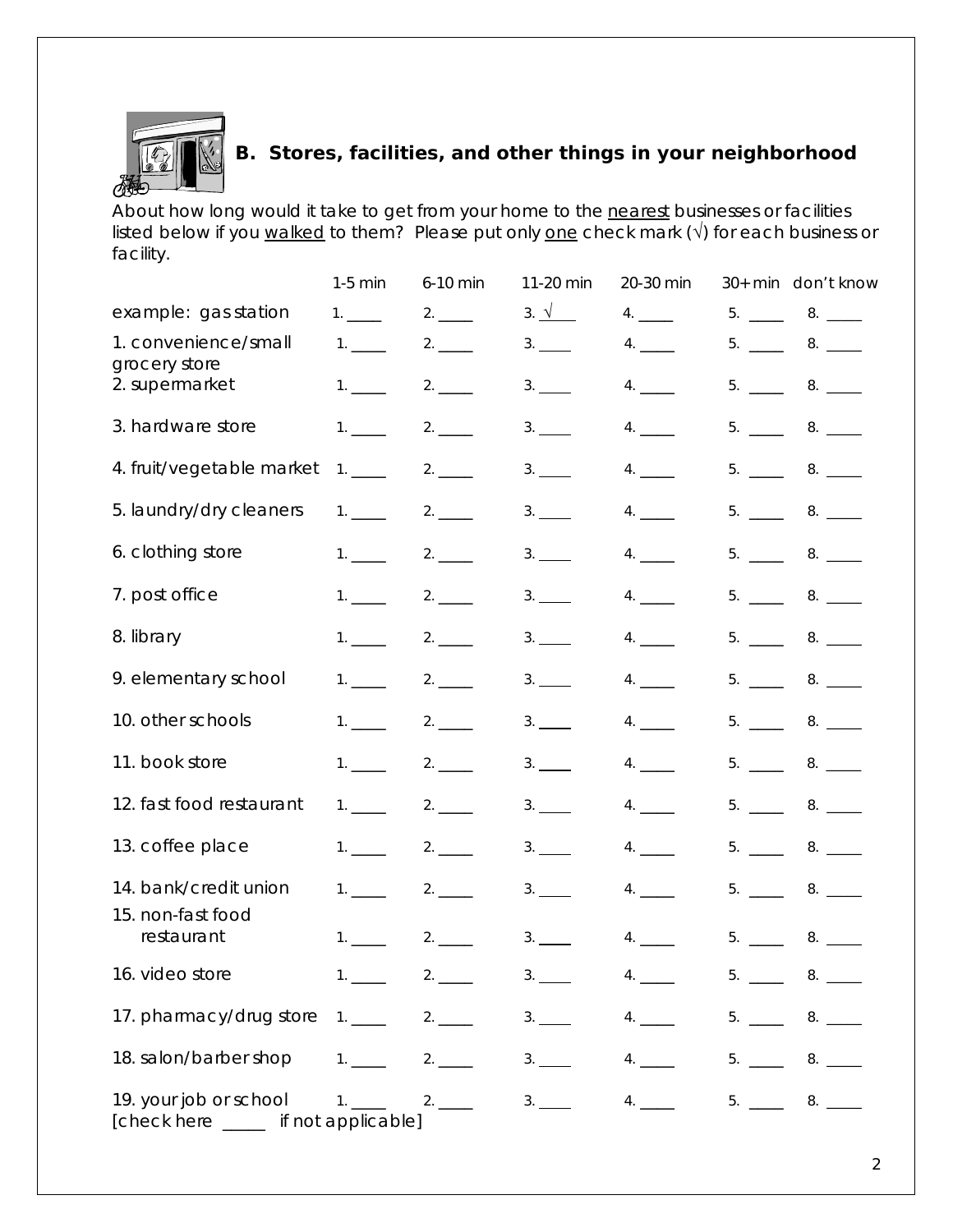|                             | $1-5$ min | 6-10 min         | 11-20 min 20-30 min |    | 30+ min don't know |
|-----------------------------|-----------|------------------|---------------------|----|--------------------|
| 20. bus or train stop       | $1.$ $2.$ |                  | 4.                  | 5. |                    |
| 21. park                    |           |                  | 4.                  |    | 5. 8.              |
| 22. recreation center       |           | $1.$ 2. 2. 3. 4. |                     |    | 5. 8.              |
| 23. gym or fitness facility |           |                  |                     |    |                    |



#### **C. Access to services**

*Please circle the answer that best applies to you and your neighborhood. Both local and within walking distance mean within a 10-15 minute walk from your home.* 

1. Stores are within easy walking distance of my home.

|                                                                                                |          | 2                                                                       | 3        | 4                                                                                         |  |
|------------------------------------------------------------------------------------------------|----------|-------------------------------------------------------------------------|----------|-------------------------------------------------------------------------------------------|--|
|                                                                                                | strongly | somewhat                                                                | somewhat | strongly                                                                                  |  |
|                                                                                                | disagree | disagree                                                                | agree    | agree                                                                                     |  |
|                                                                                                |          | 2. Parking is difficult in local shopping areas.                        |          |                                                                                           |  |
|                                                                                                |          |                                                                         | 3        | 4                                                                                         |  |
|                                                                                                | strongly | somewhat                                                                | somewhat | strongly                                                                                  |  |
|                                                                                                | disagree | disagree                                                                | agree    | agree                                                                                     |  |
|                                                                                                |          | 3. There are many places to go within easy walking distance of my home. |          |                                                                                           |  |
|                                                                                                |          |                                                                         |          |                                                                                           |  |
|                                                                                                | strongly | somewhat                                                                | somewhat | strongly                                                                                  |  |
|                                                                                                | disagree | disagree                                                                | agree    | agree                                                                                     |  |
|                                                                                                |          | 4. It is easy to walk to a transit stop (bus, train) from my home.      |          |                                                                                           |  |
|                                                                                                |          |                                                                         |          | 4                                                                                         |  |
|                                                                                                | strongly | somewhat                                                                | somewhat | strongly                                                                                  |  |
|                                                                                                | disagree | disagree                                                                | agree    | agree                                                                                     |  |
|                                                                                                |          |                                                                         |          | 5. The streets in my neighborhood are hilly, making my neighborhood difficult to walk in. |  |
|                                                                                                |          |                                                                         |          |                                                                                           |  |
|                                                                                                | strongly | somewhat                                                                | somewhat | strongly                                                                                  |  |
|                                                                                                | disagree | disagree                                                                | agree    | agree                                                                                     |  |
| 6. There are major barriers to walking in my local area that make it hard to get from place to |          |                                                                         |          |                                                                                           |  |
|                                                                                                |          | place (for example, freeways, railway lines, rivers).                   |          |                                                                                           |  |
|                                                                                                |          |                                                                         | 3        | 4                                                                                         |  |

| strongly | somewhat | somewhat | strongly |
|----------|----------|----------|----------|
| disagree | disagree | agree    | agree    |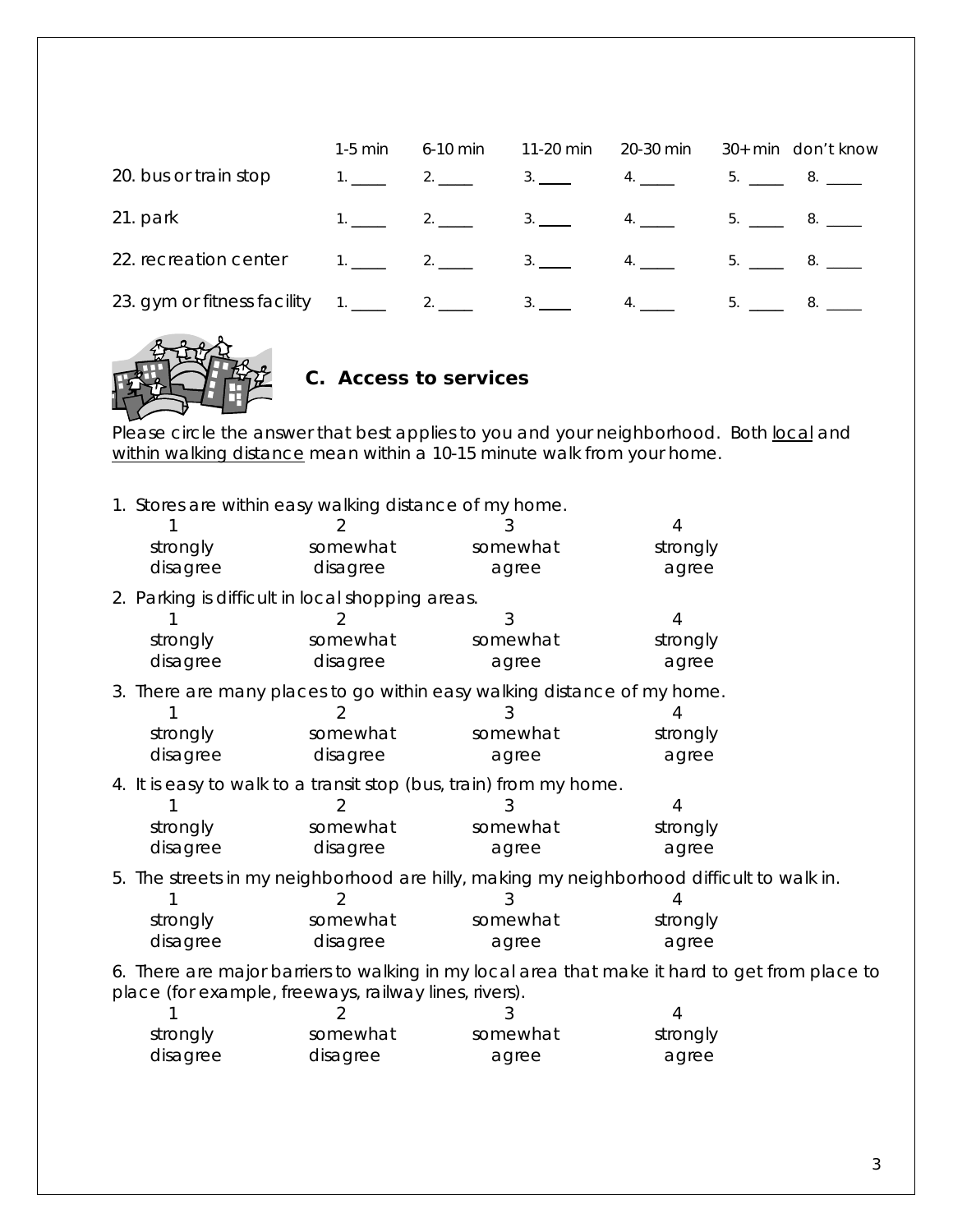

#### **D. Streets in my neighborhood**

*Please circle the answer that best applies to you and your neighborhood.*

1. The streets in my neighborhood do not have many cul-de-sacs (dead-end streets).

| strongly | somewhat | somewhat | strongly |
|----------|----------|----------|----------|
| disagree | disagree | agree    | agree    |

2. The distance between intersections in my neighborhood is usually short (100 yards or less; the length of a football field or less).

| strongly | somewhat | somewhat | strongly |
|----------|----------|----------|----------|
| disagree | disagree | agree    | agree    |

3. There are many alternative routes for getting from place to place in my neighborhood. (I don't have to go the same way every time.)

| strongly | somewhat | somewhat | strongly |
|----------|----------|----------|----------|
| disagree | disagree | agree    | agree    |



#### **E. Places for walking and cycling**

*Please circle the answer that best applies to you and your neighborhood.* 

1. There are sidewalks on most of the streets in my neighborhood.

| strongly | somewhat | somewhat | strongly |
|----------|----------|----------|----------|
| disagree | disagree | agree    | agree    |

2. Sidewalks are separated from the road/traffic in my neighborhood by parked cars.

| strongly | somewhat | somewhat | strongly |
|----------|----------|----------|----------|
| disagree | disagree | agree    | agree    |

3. There is a grass/dirt strip that separates the streets from the sidewalks in my neighborhood.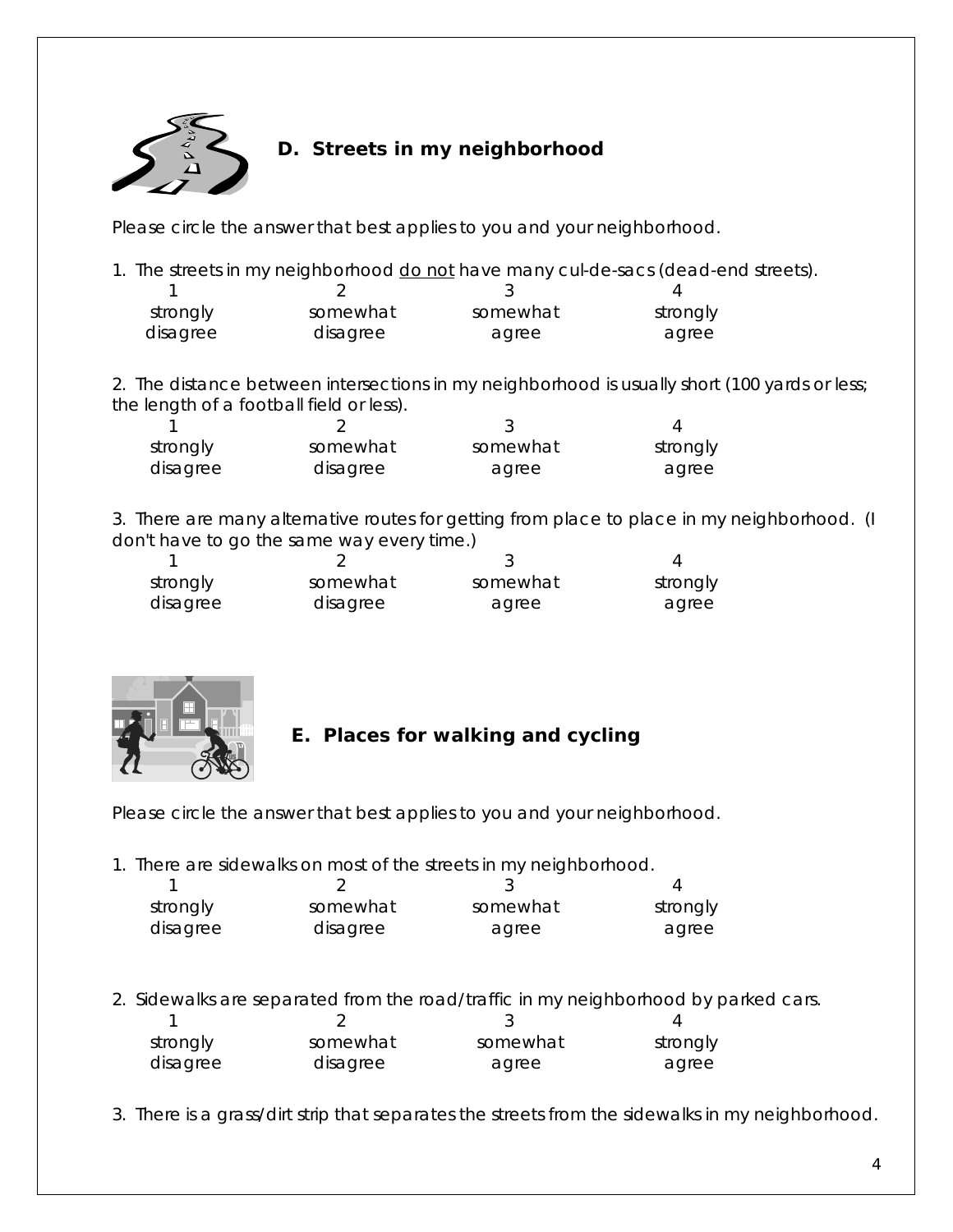1 2 3 4 strongly somewhat somewhat somewhat strongly disagree disagree agree agree agree



### **F. Neighborhood surroundings**

*Please circle the answer that best applies to you and your neighborhood.* 

1. There are trees along the streets in my neighborhood.

| strongly | somewhat | somewhat | strongly |
|----------|----------|----------|----------|
| disagree | disagree | agree    | agree    |

2. There are many interesting things to look at while walking in my neighborhood.

| strongly | somewhat | somewhat | strongly |
|----------|----------|----------|----------|
| disagree | disagree | agree    | agree    |

3. There are many attractive natural sights in my neighborhood (such as landscaping, views).

| strongly | somewhat | somewhat | strongly |
|----------|----------|----------|----------|
| disagree | disagree | agree    | agree    |

4. There are attractive buildings/homes in my neighborhood.

| strongly | somewhat | somewhat | strongly |
|----------|----------|----------|----------|
| disagree | disagree | agree    | agree    |



*Please circle the answer that best applies to you and your neighborhood.*

1. There is so much traffic along nearby streets that it makes it difficult or unpleasant to walk in my neighborhood.

| strongly | somewhat | somewhat | strongly |
|----------|----------|----------|----------|
| disagree | disagree | agree    | agree    |